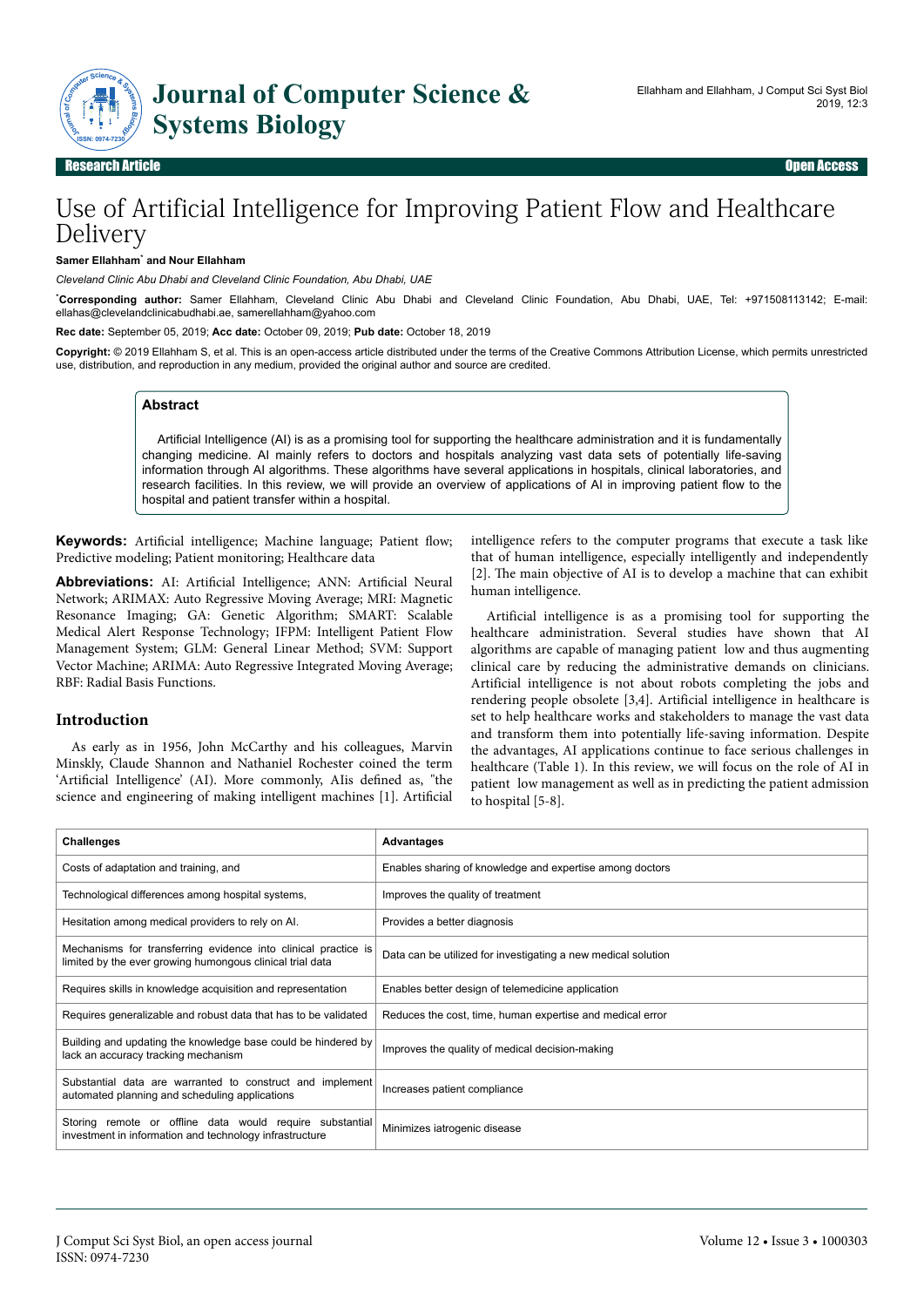**Citation:** Ellahham S, Ellahham N (2019) Use of Artificial Intelligence for Improving Patient Flow and Healthcare Delivery. J Comput Sci Syst Biol 12: 303.

Page 2 of 6

| Al applications depend on the availability of strong electronic<br>health record systems                  | Minimizes the turnaround time in hospitals                                                                                                                                                               |
|-----------------------------------------------------------------------------------------------------------|----------------------------------------------------------------------------------------------------------------------------------------------------------------------------------------------------------|
| The generation of large amounts of data naturally raises<br>questions regarding the ownership of the data | Reduces patient morbidity or mortality I                                                                                                                                                                 |
|                                                                                                           | Improves the efficiency of health care delivery in terms of cost and time                                                                                                                                |
|                                                                                                           | Facilitates predictions in healthcare and patient monitoring                                                                                                                                             |
|                                                                                                           | Plays a key role in patient management                                                                                                                                                                   |
|                                                                                                           | Holds great promise for improving the delivery of health services in resource-poor settings while it is<br>being already being used to support and improve health services in many high-income countries |
|                                                                                                           | Used to process large amounts of data from images and signals                                                                                                                                            |
|                                                                                                           | Used to predict, model and slow the spread of disease in epidemic situations around the world                                                                                                            |

Table 1: Advantages and Challenges of Artificial Intelligence (AI) in Healthcare.

# **Data and Methods**

## **Concepts in Artificial Intelligence (AI)**

Intelligence is defined by learning and reasoning. Learning is an essential element in AI and is realized through machine learning. Reasoning is another component of AI, which encompasses data manipulation to produce actions [9].

## **Analogy between human and AI**

It is easy to understand AI and its tool by drawing an analogy between AI and human (Figure 1) [10].



The AI is designed to work through two ways-symbolic-based and data-based (machine learning). Humans process information through the eyes and that could be equated to the computer vision, in AI, it includes methods for acquiring, processing, analyzing, and understanding images [11]. Humans understand their environment and flexibly navigate around it. Нe AI counterpart of this aspect of humans would be robotics. Hence, computer vision and robotics come under a branch of AI, which uses a symbolic way of processing information. Another mode of communication is hearing-speech recognition converts speech into text using statistical models and this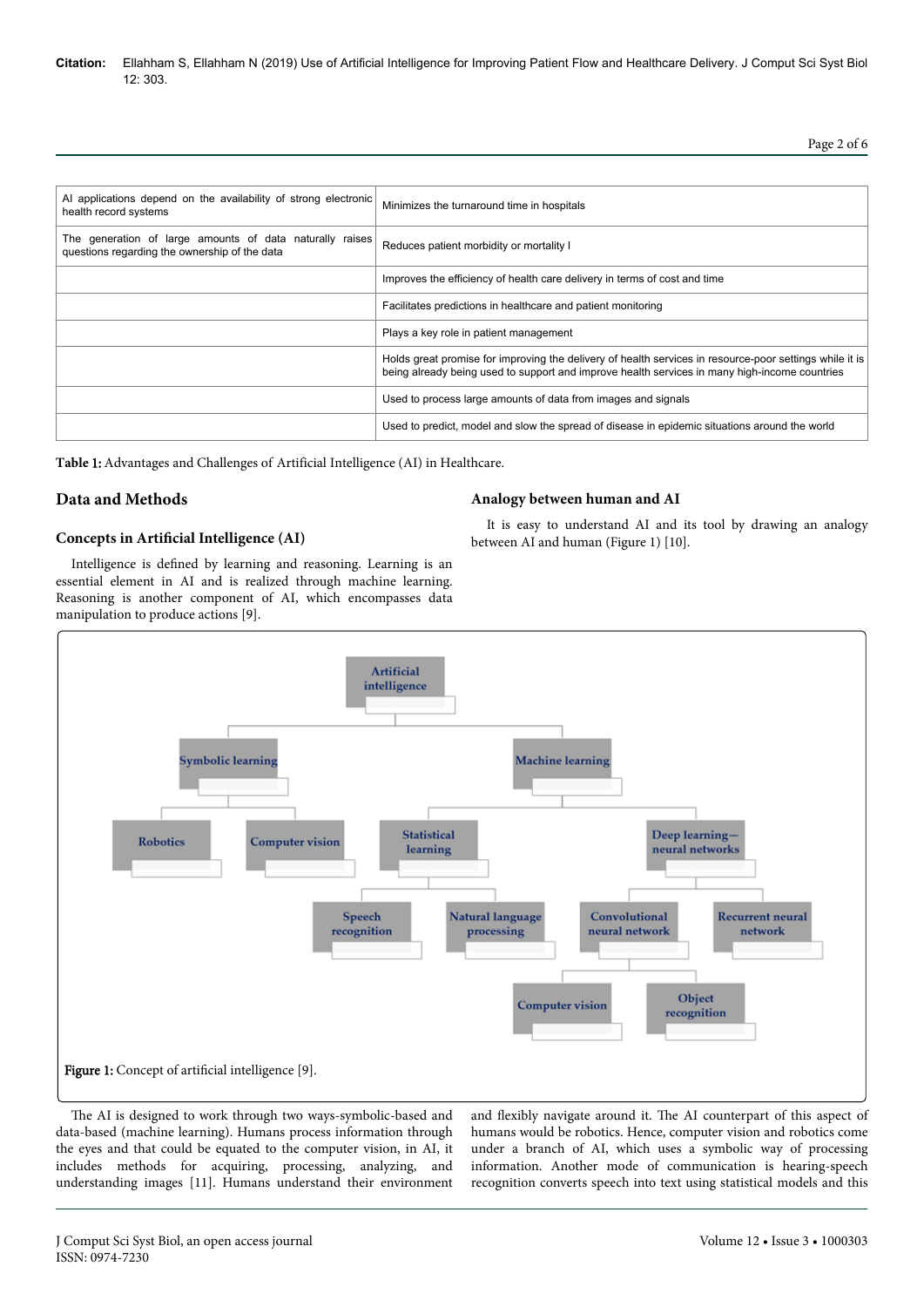is called statistical learning [12]. Humans use a language to write and read and this falls in the field of natural language process, which is also driven by statistical models. Humans can see patterns and machines are much better at pattern recognition. By replicating the structures and functions of a human brain, the machines could be empowered with cognitive capabilities through deep learning-artificial neural network. The different techniques in deep learning include convolutional neuronal network and recurrent neuronal network [3]. The former works on the principle of computer vision for recognizing the objects. Нe human brain remembers the past events, the recurrent neuronal network enables the AI to have access to a limited amount of historical data [1].

Artificial intelligence is set to fundamentally change the healthcare for patients as well as physicians. Healthcare generates humongous data, which may be structured, unstructured and semi-structured [13], which when z, retrospectively or real-time could proactively help in patient care. Different data can be integrated through various algorithms to predict patient outcomes or hospital re-admissions. 13The available data sets would have fundamental patterns, which when analyzed can be used to predict optimal treatments, minimize side effects, and reduce medical errors or costs [14].

#### **Types of machine learning algorithms**

In AI, the algorithms are created in such a way that they can not only modify themselves in response to patterns in data set, they can also derive inferences when applied to new data.

The statistical learning can be classified into supervised, unsupervised, and semi-supervised learnings [11,14]. In the case of supervised learning, an algorithm is programmed to extract an output using an input dataset. Нe outcome is already predefined in the input dataset [11,14]. Automated interpretation of the electrocardiogram using a preset data on diagnosis and automated detection of a lung nodule from a chest X-ray are examples of supervised learning. Supervised learning is often used to estimate the risk (example, The Framingham Risk Score for coronary heart disease) [14]. Supervised learning includes classification and regression problems [14,15].

In the case of unsupervised learning, there is no predefined outcome to be predicted. Нe task here is to explore the data and discover the structure. Classifying autism spectrum disorders in children using resting state-functional magnetic resonance imaging (MRI) and structural MRI data based on random neural network clustering is an example of unsupervised learning [16]. Clustering and dimensionality reduction are the two types of unsupervised learning [14,15].

Semi-supervised learning requires the application of both supervised and unsupervised methods to derive a meaningful outcome. It explores observations where the outcome is known only for a small amount of data [15].

#### **Predictive modeling AI in healthcare**

Artificial intelligence has several applications in medicine including hospitals, clinical laboratories, and research facilities. Healthcare administration and operations; clinical decision support; predictions in healthcare; patient monitoring; and healthcare interventions are key domains where AI is applied [9].

Predictive modeling is healthcare is a proactive step towards identifying patients at risk of disease or adverse outcomes. One of the Page 3 of 6

most common AI predictive model is the patient inflow into emergency department; re-admissions into emergency departments; disease or other outcomes; and in-patient mortality [17].

## **Applications of AI in Hospital Set-ups**

Artificial intelligence has been employed for improving the operational efficiency within a hospital.

#### AI for improving operational efficiency

Resource optimization and patient crowding in the emergency department is a challenging issue. Resource requirement forecasting is essential to reduce the rising healthcare cost by optimizing the use and availability of healthcare resources. Yousefi et al., utilized machine learning and the genetic algorithm (GA) to determine optimal resource allocation in emergency departments. Yousefi et al., constructed a meta-model, with three power machine learning approaches (adaptive neuro-fuzzy inference system, feed forward neural network and recurrent neural network) using the bootstrap aggregating (bagging) and adaptive boosting (AdaBoost) ensemble algorithm. When applied to an emergency department, the GA algorithm was able to reduce the average length of stay by 15% [18].

Predicting the waiting time and appointment delays can help in optimizing hospital resources and increasing patient satisfaction. Curtis et al., utilized several machine learning algorithms to predict waiting times at a walk-in radiology centers or delay times at scheduled radiology facilities across all four modalities (computed tomography, MRI, ultrasound, and radiography). Several variables were extracted from the radiology information system. Nine machine learning algorithms (neural network, random forest, support vector machine (SVM), elastic net, multivariate adaptive regression splines, kth nearest neighbor, gradient boosting machine, bagging, and classification and regression tree) were used to fine-tune their parameters into the best possible training data fit. Нe root mean square error metric was used to determine the predictive accuracy of the algorithms. Among the nine machine learning algorithms, the elastic net was found to be better than other algorithms in accurately and efficiently predict the waiting time and delay time [19].

Automated diagnostic decision support applications can fast track diagnostic decisions in the emergency department as well as within the hospital departments and wards [20]. Feature-rich AI models with several predictor variables were found to recognize patients at risk of experiencing an unplanned intensive care unit transfer [21]. Artificial intelligence algorithms are capable of predicting hospital readmissions within a specified duration of time and that indeed can reduce the cost in the health care system [22].

## **AI for patient monitoring**

Integrated patient monitoring systems when paired with AI components finds application in assistive decision making [20].

Curtis et al., developed an integrated wireless system, the SMART (Scalable Medical Alert Response Technology) system to monitor unattended ambulatory patients. Нis system was integrated with wireless patient monitors such as electrocardiography, saturated oxygen, geo-positioning, signal processing, targeted alerting, and a wireless interface for caregivers [23]. Embedding AI algorithms within healthcare information systems can be beneficial because of its potential to improve patient outcomes, especially in busy departments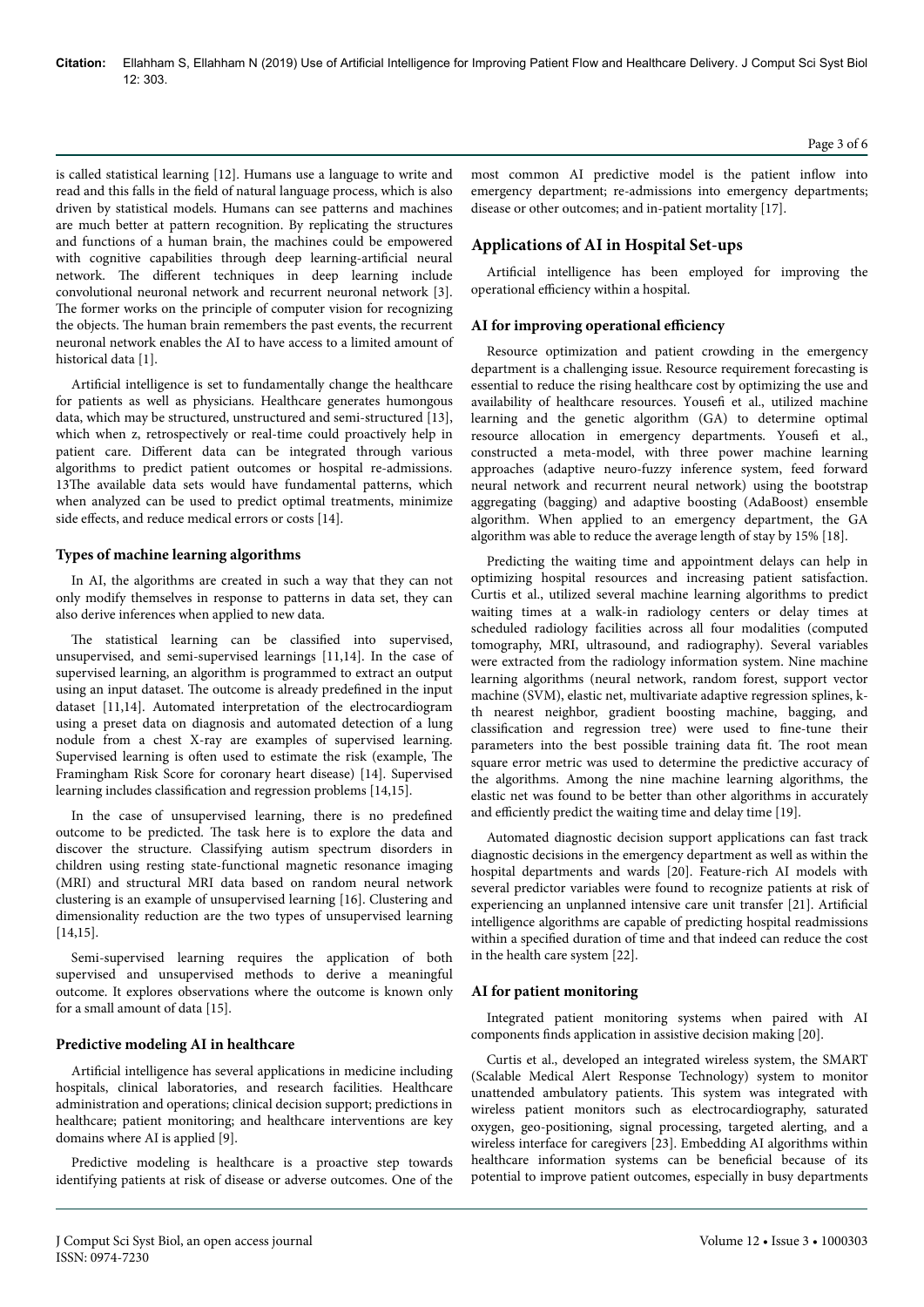such as the emergency department [24]. A web-based patient support system has been reported to reduce the cost of treatment as well as improve the quality of life of patients. Web-based patient support systems are designed to enable patient-centered decision making and physician-centered health monitoring [25]. Researchers have developed scoring algorithm to predict cardiac arrest and acute cardiac complications in patients with chest pain in emergency department [20,26].

#### **Alin predicting patient flow**

Artificial intelligence can be used to forecasting patient flow and avoid unnecessary trips to the emergency department. Rapid interpretation of clinical data would enable to segregate patients and predict outcomes in the emergency department operations. Consequently, AI directly influences the cost; efficient utilization of resources, cost and time; and quality of patient care [7]. At the time of arrival to the emergency, AI can stratify patients according to the risk and therefore facilitates efficient allocation of resources, which in turn improved patient outcomes. In the emergency department, AI can make a common diagnosis based on the radiographs and thereby accelerate the plan in patient care. At discharge, the AI can predict the possible outcomes, especially adverse events and provide a customized follow-up plan for the patient [7].

Intelligent patient flow management system: Artificial Intelligence is applied in patient flow management to predict patient flow or efficiently manage patients in the healthcare facility. The key objectives of AI in the management of patient flow are [27,28]:

- To forecast emergency department visits
- To avoid unnecessary calls and visits to the health center
- To customize a treatment plan
- To render patient flow management more efficient

A pilot study in Finland evaluated the impact of an Intelligent Patient Flow Management System (IFPM) in streamlining patient flow to hospital. Нe web-based system operation was based on the preliminary health issue information and symptom checking with intelligent medical diagnostics engine utilizing AI and machine learning algorithms. Нe primary objective of IPFM was to help patients avoid unnecessary calls and visits to their health center, and efficiently improve treatment planning and manage patient flow. The IPFM had a significant impact on healthcare cost. It was associated with a mean reduction of EUR 552,000 towards the total average service costs for 17,943 patients. A single unit cost reduction of EUR 31 translated into cost reduction towards one emergency department nurse visit (EUR 34); three emergency department nurse phone calls (EUR 10); nearly three primary care nurse phone calls (EUR 12); two primary care nurse letters or electronic contacts; one emergency department doctor consultation (EUR 35); more than one emergency department doctor phone call (EUR 23); more than one primary care doctor phone call (EUR 26); and one primary care doctor letter or electronic contact. Нe researchers concluded that an IPFM may reduce service costs in primary care setting [27].

Predicting bed availability: Within the realm of management of patient flow, access to beds is one of the most challenging tasks for a hospital. A combination of administrative data about bed usage with clinical data about the patients can help in predicting patient discharge and bed availability. The predictive power of AI can enable staff to schedule surgeries on the basis of availability of bed. Нus AI can ensure better utilization of the hospital's resources as well as provide opportunity to generate higher revenues [29]. Wise-ward is a solution that helps achieve these goals using predictive analytic [29].

Predicting seasonal flow of patients: Besides patient and hospital factors other environmental factors also determine the patient flow to the hospital. Marcillo et al., found that calendar variables were considered as more important forecasting factors than ambient temperature. Weekly seasonality was more dominant than monthly seasonality. Нe forecast models used by Marcilla et al., were based on three time-series models, namely, generalized linear models (GLM), generalized estimating equations, and seasonal autoregressive integrated moving average (SARIMA) [30].

#### **Patient flow prediction models**

Prediction of patient flow will help in optimizing hospital resources, improving operational planning, and, improving healthcare quality, planning and allocating hospital resources, increasing patient satisfaction [31,32]. Various forecasting methods that have been employed in predicting patient flow include linear regression, SARIMA, exponential smoothing, time series regression, and artificial neural network [28]. A few studies have attempted to predict patient flow to the emergency department or the outpatient using AI.

Knowing the fluctuation in the volume of patient arrival in advance will help in taking off the stress of healthcare personals. Jiang et al., used a GA-based feature selection to compare the outcome with standard traditional forecast models (GLM, Auto Regressive Integrated Moving Average [ARIMA], and classical shallow artificial neural network [ANN]). However, these models work well when the prediction is based on one-week historical daily patient arrival data. The accuracy of prediction of these model declines if the prediction horizon is more than one week and hence fail to meet the demand for long-term decision making. In this context, Jiang et al., used a deep learning framework (Deep Neural Networks [DNN]) to predict the daily and hourly arrival volume of patients under different severities with a prediction horizon of 28 days. Нe researchers accessed 245,377 patient records from 1st July 2009 to 31st March 2011 and obtained the daily and hourly volume. Нe data from 1st July 2009 to 22nd October 2010 were used for feature selection and hyper-parameter validation (around 70%) and the rest (from 23rd October 2010 to 31st March 2011) for performance testing. Based on the hospital triage system, patients were divided into five categories. Compared with other widely used prediction models, DNN-I (integrated)-GA achieved the highest accuracy with the lowest variance, which reflects its high-robustness [31]. Нe GA-based feature selection algorithm was improved by incorporating a fitness-based crossover. Нe improved GA-based feature selection algorithm outperformed a typical GA and four stateof-the-art feature selection algorithms (selection algorithm with minimal-redundancy-maximal-relevance framework, a simulated annealing-based wrapper feature selection algorithm, a variable importance-based feature ranking algorithm, a correlation-based feature ranking algorithm). Нe proposed integrated DNN-I-GA framework achieved higher prediction accuracy on the root mean square error and mean absolute percentage error metrics compared to the standard statistical models (GLM, seasonal-ARIMA, Auto Regressive Moving Average (ARIMAX), and ANN) and modern machine models (decision making SVM with radial basis functions (RBF) kernel [SVM-RBF], support vector machine with linear kernel [SVM-linear], random forest, relaxed LASSO [R-LASSO]) [31].

ISSN: 0974-7230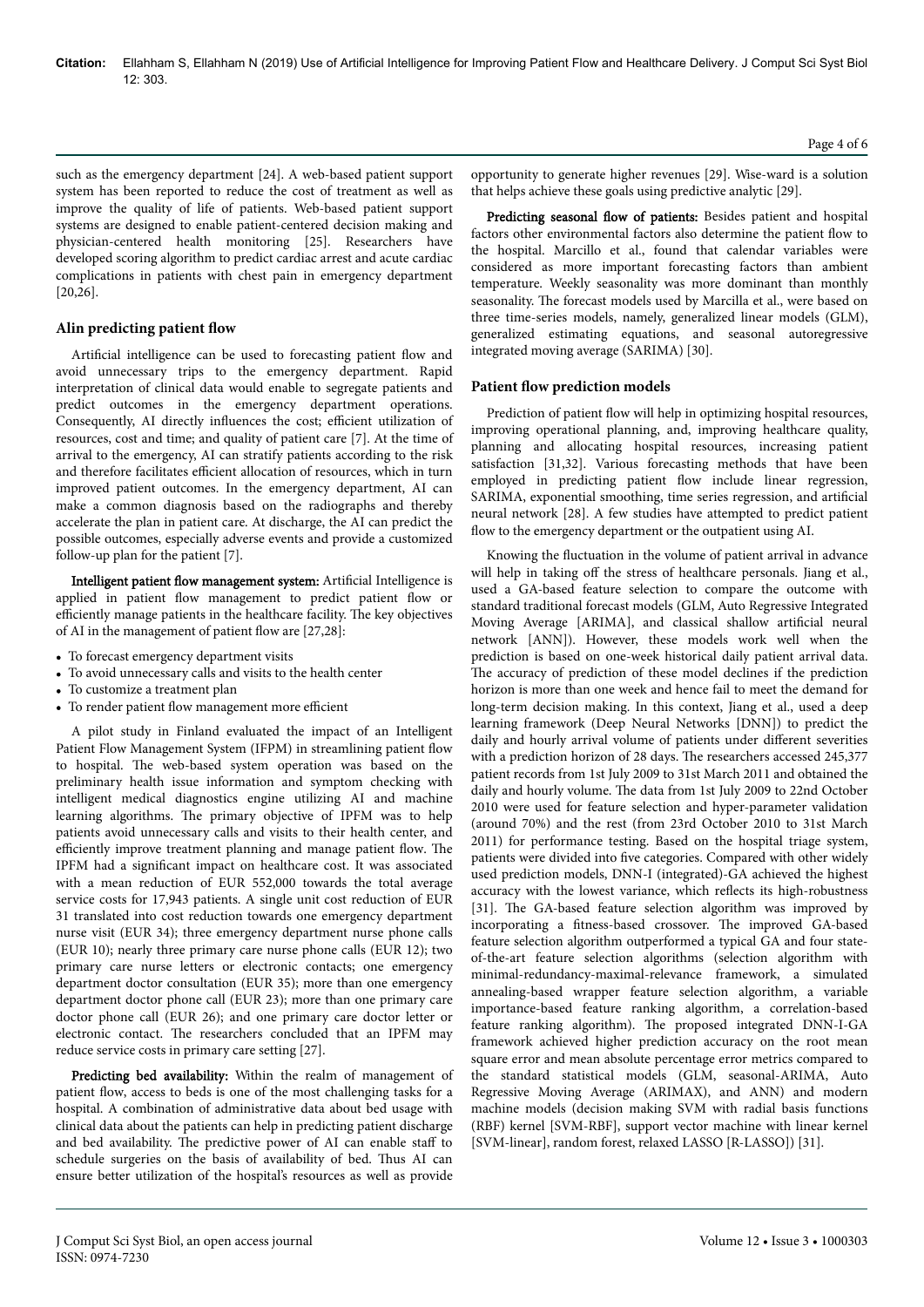**Citation:** Ellahham S, Ellahham N (2019) Use of Artificial Intelligence for Improving Patient Flow and Healthcare Delivery. J Comput Sci Syst Biol  $12: 303$ 

### **Discussion**

Early identification of patients in the emergency department requiring admission may perhaps help in optimizing the hospital resources. Hong et al used triage information and patient history to predict hospital admission at the time of emergency triage. In general, the prediction of patient admission to ward from the emergency department was based solely on the triage (demographics, vital signs, chief complaint, nursing notes, and early diagnostics). Triage-based prediction models include the Sydney Triage to Admission Risk Tool and the Glasgow Admission Prediction Score. Hong et al. used 972 variables extracted per visit from the electronic health records. Logistic regression (LR), gradient boosting (XGBoost), and DNN were trained on three dataset types (only triage, only patient history and full set (both triage and patient history). Нe addition of historical information to triage information significantly improved predictive performance significantly vs. triage information alone. Moreover, XGBoost and DNN were better than LR in predicting hospital admission when the full dataset was used. Нe predictive value of XGBoost and DNN across all three dataset types was similar. Hong et al showed that the addition of patient history to the triage information could enable machine learning to strongly predict hospital admission [32].

Bayesian learning refers to application of probability theory to learning from data. Bayesian probabilistic modeling forms the basis for rationality in AI systems and also serves as a model for normative behavior in humans and animals [33].

### **Conclusion**

The application of AI ranges from hospital administration to therapeutic decisions. Artificial intelligence is changing the medical landscape. Нe AI is designed to work through symbolic-based and data-based (machine learning). Computer vision and robotics uses symbolic- based data to process the information. Artificial neural network is a data-based AI that is enabled with cognitive capabilities of a human. Healthcare generates humongous data, which may be structured, unstructured and semi-structured. Нese data will be redundant unless it is interpreted and integrated into various algorithms, especially to predict outcomes. In AI, the algorithms are created in such a way that they can not only modify themselves in response to patterns in data set, they can also derive inferences when applied to new data. In lieu of availability of humongous data, several predictive models have been developed in the context of healthcare administration and operations; clinical decision support; predictions in healthcare; patient monitoring; and healthcare interventions. AI has been applied to predicting the flow of patients into the emergency department; streamlining patient flow to hospital; monitoring patients in ward and emergency department and predicting the availability of bed in in-patients. Various forecasting methods that have been employed in predicting patient flow include linear regression, exponential smoothing, time series regression, and artificial neural network. Bayesian network is a probabilistic model.

Artificial intelligence seems to be an ideal tool for optimizing patient management in hospitals. A wide range of AI algorithms are available for managing and predicting patient flow into the various departments of a hospital. Despite available evidence on the use of AI in patient flow management, the application is still in infancy. Future studies are warranted to practically use AI in patient flow management.

#### **References**

- 1. [Rajaraman V \(2014\) John McCarthy-Father of](https://link.springer.com/article/10.1007/s12045-014-0027-9) artificial [intelligence. Resonance 19: 198-207.](https://link.springer.com/article/10.1007/s12045-014-0027-9)
- 2. https://www.sciencedaily.com/terms/artificial intelligence.html
- 3. Reddy S (2018) Use of artificial [intelligence in healthcare delivery.](https://books.google.com/books?hl=en&lr=&id=oS6RDwAAQBAJ&oi=fnd&pg=PA81&dq=Reddy+S.+Use+of+artificial+intelligence+in+healthcare+delivery&ots=Rmwu3sqSB2&sig=A68i3At1S58OCidcv_lWIrm42N4) [In eHealth-Making Health Care Smarter. IntechOpen.](https://books.google.com/books?hl=en&lr=&id=oS6RDwAAQBAJ&oi=fnd&pg=PA81&dq=Reddy+S.+Use+of+artificial+intelligence+in+healthcare+delivery&ots=Rmwu3sqSB2&sig=A68i3At1S58OCidcv_lWIrm42N4)
- [Ellahham S, Ellahham N, Simsekler MCE \(2019\) Application of](https://journals.sagepub.com/doi/abs/10.1177/1062860619878515) artificial [intelligence in the health care safety context: Opportunities and](https://journals.sagepub.com/doi/abs/10.1177/1062860619878515) [challenges. American Journal of Medical Quality.](https://journals.sagepub.com/doi/abs/10.1177/1062860619878515)
- 5. Ishak WHW, Siraj F (2002) Artificial [intelligence in medical application:](https://www.researchgate.net/profile/Wan_Hussain_Wan_Ishak/publication/240943548_ARTIFICIAL_INTELLIGENCE_IN_MEDICAL_APPLICATION_AN_EXPLORATION/links/00b7d5292d45d674ab000000.pdf) [An exploration. Health Informatics Europe Journal.](https://www.researchgate.net/profile/Wan_Hussain_Wan_Ishak/publication/240943548_ARTIFICIAL_INTELLIGENCE_IN_MEDICAL_APPLICATION_AN_EXPLORATION/links/00b7d5292d45d674ab000000.pdf)
- 6. Coiera EW (1996) Artificial [intelligence in medicine:](https://academic.oup.com/jamia/article-abstract/3/6/363/823662) The challenges [ahead. Journal of the American Medical Informatics Association 3:](https://academic.oup.com/jamia/article-abstract/3/6/363/823662) [363-366.](https://academic.oup.com/jamia/article-abstract/3/6/363/823662)
- 7. [Berlyand Y, Raja AS, Dorner SC, Prabhakar AM, Sonis JD, et al. \(2018\)](https://www.ajemjournal.com/article/S0735-6757(18)30018-4/abstract) How artificial [intelligence could transform emergency department](https://www.ajemjournal.com/article/S0735-6757(18)30018-4/abstract) operations. Нe [American Journal of Emergency Medicine 36: 1515-1517.](https://www.ajemjournal.com/article/S0735-6757(18)30018-4/abstract)
- 8. [Wahl B, Cossy-Gantner A, Germann S, Schwalbe NR \(2018\)](https://gh.bmj.com/content/3/4/e000798.abstract) Artificial [intelligence \(AI\) and global health: how can AI contribute to health in](https://gh.bmj.com/content/3/4/e000798.abstract) [resource-poor settings?. BMJ Global Health 3: e000798.](https://gh.bmj.com/content/3/4/e000798.abstract)
- 9. [Reddy S, Fox J, Purohit MP \(2019\)](https://journals.sagepub.com/doi/abs/10.1177/0141076818815510) Artificial intelligence-enabled [healthcare delivery. Journal of the Royal Society of Medicine 112: 22-28.](https://journals.sagepub.com/doi/abs/10.1177/0141076818815510)
- 10. Ramesh R (2019) AI & You: How to think, transform, and thrive in an artificial intelligence future.
- 11. [Tan Y, Kaufmann M \(2016\) GPU-based parallel implementation of](https://books.google.com/books?hl=en&lr=&id=E0AoCwAAQBAJ&oi=fnd&pg=PP1&dq=Applications.+In:+GPU-based+Parallel+Implementation+of+Swarm+Intelligence+Algorithms&ots=gjP92TySWR&sig=5vUpbjP6Zl8Vj0tY2-Vss3jrZrE) [swarm intelligence algorithms.](https://books.google.com/books?hl=en&lr=&id=E0AoCwAAQBAJ&oi=fnd&pg=PP1&dq=Applications.+In:+GPU-based+Parallel+Implementation+of+Swarm+Intelligence+Algorithms&ots=gjP92TySWR&sig=5vUpbjP6Zl8Vj0tY2-Vss3jrZrE)
- 12. [Saini P, Kaur P \(2013\) Automatic speech recognition: A](https://pdfs.semanticscholar.org/86d1/28fc7728e434d7978e8edb8a5c3c60321926.pdf) [review. International Journal of Engineering Trends and Technology 4:](https://pdfs.semanticscholar.org/86d1/28fc7728e434d7978e8edb8a5c3c60321926.pdf) [1-5.](https://pdfs.semanticscholar.org/86d1/28fc7728e434d7978e8edb8a5c3c60321926.pdf)
- 13. [Raghupathi W, Raghupathi V \(2014\) Big data analytics in healthcare:](https://link.springer.com/article/10.1186/2047-2501-2-3) [Promise and potential. Health Information Science and Systems 2: 3.](https://link.springer.com/article/10.1186/2047-2501-2-3)
- 14. [Bennett CC, Hauser K \(2013\)](https://www.sciencedirect.com/science/article/pii/S0933365712001510) Artificial intelligence framework for [simulating clinical decision-making: A Markov decision process](https://www.sciencedirect.com/science/article/pii/S0933365712001510) approach. Artificial [Intelligence in Medicine 57: 9-19.](https://www.sciencedirect.com/science/article/pii/S0933365712001510)
- 15. [Deo RC \(2015\) Machine learning in medicine. Circulation 132:](https://www.ahajournals.org/doi/abs/10.1161/circulationaha.115.001593) [1920-1930.](https://www.ahajournals.org/doi/abs/10.1161/circulationaha.115.001593)
- 16. Aghdam MA, 6harifi [A, Pedram MM \(2018\) Combination of rs-fMRI](https://link.springer.com/article/10.1007/s10278-018-0093-8) [and sMRI data to discriminate autism spectrum disorders in young](https://link.springer.com/article/10.1007/s10278-018-0093-8) [children using deep belief network. Journal of Digital Imaging 31:](https://link.springer.com/article/10.1007/s10278-018-0093-8) [895-903.](https://link.springer.com/article/10.1007/s10278-018-0093-8)
- 17. [Liu N, Zhang Z, Wah Ho AF, Hock Ong ME \(2018\)](http://jeccm.amegroups.com/article/view/4700) Artificial intelligence [in emergency medicine. Journal of Emergency and Critical Care](http://jeccm.amegroups.com/article/view/4700) [Medicine.](http://jeccm.amegroups.com/article/view/4700)
- 18. Yousefi M, Yousefi [M, Ferreira RPM, Kim JH, Fogliatto FS \(2018\)](https://www.sciencedirect.com/science/article/pii/S0933365716305802) [Chaotic genetic algorithm and Adaboost ensemble metamodeling](https://www.sciencedirect.com/science/article/pii/S0933365716305802) [approach for optimum resource planning in emergency](https://www.sciencedirect.com/science/article/pii/S0933365716305802) departments. Artificial [Intelligence in Medicine 84: 23-33.](https://www.sciencedirect.com/science/article/pii/S0933365716305802)
- 19. [Curtis C, Liu C, Bollerman TJ, Pianykh OS \(2018\) Machine learning for](https://www.sciencedirect.com/science/article/pii/S1546144017310141) [predicting patient wait times and appointment delays. Journal of the](https://www.sciencedirect.com/science/article/pii/S1546144017310141) [American College of Radiology 15: 1310-1316.](https://www.sciencedirect.com/science/article/pii/S1546144017310141)
- 20. [Liu N, Lin Z, Cao J, Koh Z, Zhang T, et al. \(2012\) An intelligent scoring](https://ieeexplore.ieee.org/abstract/document/6263298/) [system and its application to cardiac arrest prediction. IEEE Transactions](https://ieeexplore.ieee.org/abstract/document/6263298/) [on Information Technology in Biomedicine 16: 1324-1331.](https://ieeexplore.ieee.org/abstract/document/6263298/)
- 21. [Wellner B, Grand J, Canzone E, Coarr M, Brady PW, et al. \(2017\)](https://medinform.jmir.org/2017/4/e45/?utm_source=TrendMD&utm_medium=cpc&utm_campaign=JMIR_TrendMD_0) [Predicting unplanned transfers to the intensive care unit: a machine](https://medinform.jmir.org/2017/4/e45/?utm_source=TrendMD&utm_medium=cpc&utm_campaign=JMIR_TrendMD_0) [learning approach leveraging diverse clinical elements. JMIR Medical](https://medinform.jmir.org/2017/4/e45/?utm_source=TrendMD&utm_medium=cpc&utm_campaign=JMIR_TrendMD_0) [Informatics 5: e45.](https://medinform.jmir.org/2017/4/e45/?utm_source=TrendMD&utm_medium=cpc&utm_campaign=JMIR_TrendMD_0)
- 22. [Échevin D, Li Q, Morin MA \(2017\) Hospital readmission is highly](https://www.cedia.ca/sites/cedia.ca/files/cahier_17_05_hospital_readmission_deep_learning.pdf) [predictable from deep learning. Chaire de recherche Industrielle Alliance](https://www.cedia.ca/sites/cedia.ca/files/cahier_17_05_hospital_readmission_deep_learning.pdf) [sur les enjeux économiques des changements démographiques.](https://www.cedia.ca/sites/cedia.ca/files/cahier_17_05_hospital_readmission_deep_learning.pdf)
- 23. [Curtis DW, Pino EJ, Bailey JM, Shih EI, Waterman J, et al. \(2008\)](https://academic.oup.com/jamia/article-abstract/15/1/44/780220) [SMART-an integrated wireless system for monitoring unattended](https://academic.oup.com/jamia/article-abstract/15/1/44/780220) [patients. Journal of the American Medical Informatics Association 15:](https://academic.oup.com/jamia/article-abstract/15/1/44/780220) [44-53.](https://academic.oup.com/jamia/article-abstract/15/1/44/780220)